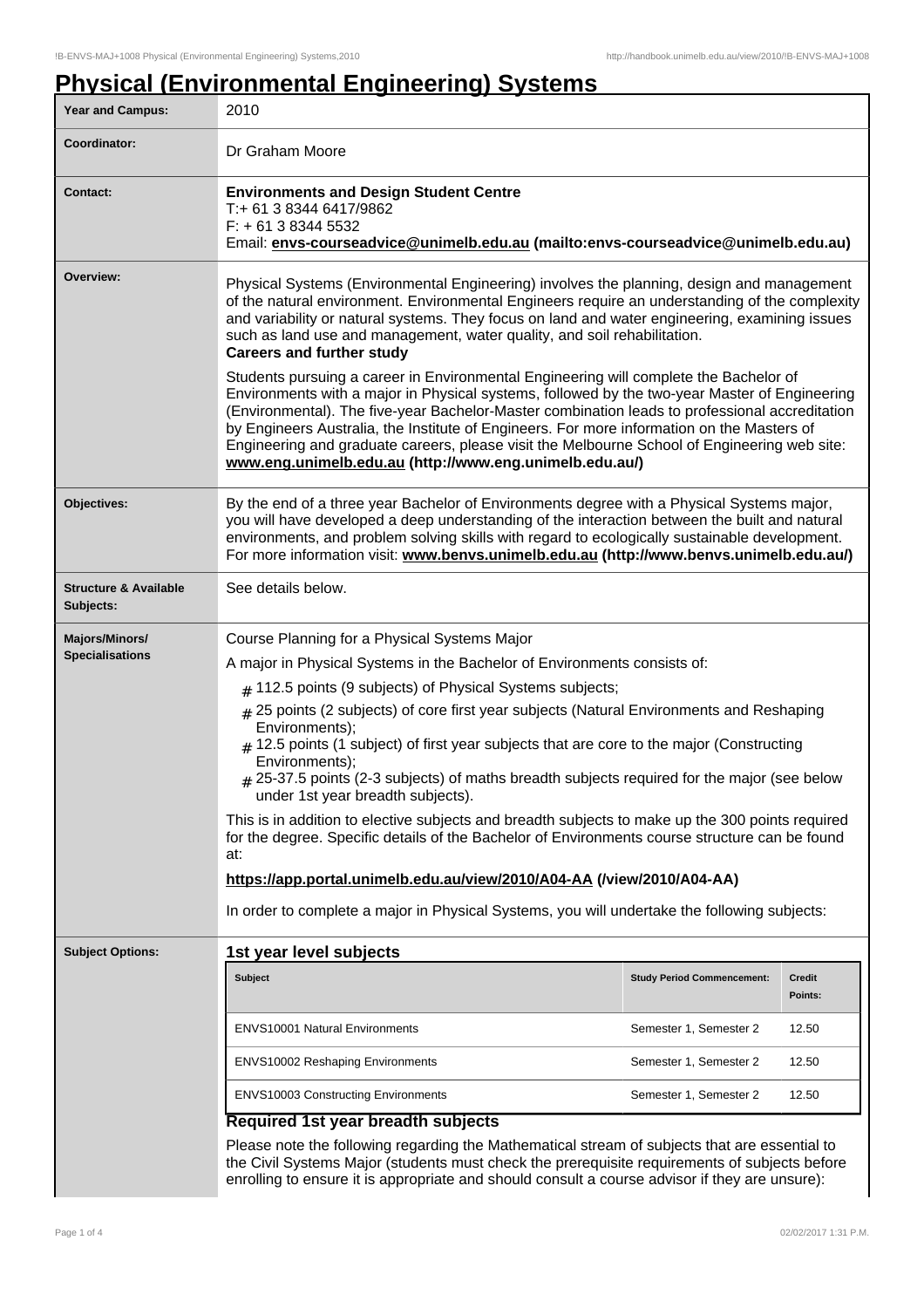- # Students who have completed VCE Mathematical Methods 1 and 2 only, should enrol in 620-173 (MAST10012) Introduction to Maths, followed by 620-154 (MAST10005) Calculus 1, 620-155 (MAST10006) Calculus 2, and 620-156 (MAST10007) Linear Algebra.
- $#$  Students who have completed VCE Mathematical Methods 3 and 4 with a study score of 25 or more should enrol in 620-154 (MAST10005) Calculus 1, 620-155 (MAST10006) Calculus 2, and 620-156 (MAST10007) Linear Algebra.
- $#$  Students who have completed VCE Specialist Maths with a study score of at least 27 are not permitted to enrol in Calculus 1 but should enrol in 620-155 (MAST10006) Calculus 2, and 620-156 (MAST10007) Linear Algebra.

For more details on the most appropriate maths subjects please view the subject pages by clicking on the links below. You can also view sample course plans to help you determine the most appropriate maths subjects for you at: **http://www.benvs.unimelb.edu.au/currentstudents/course-info/physical-systems.html (http://www.benvs.unimelb.edu.au/currentstudents/course-info/physical-systems.html)**

| <b>Subject</b>                        | <b>Study Period Commencement:</b>      | <b>Credit</b><br>Points: |
|---------------------------------------|----------------------------------------|--------------------------|
| MAST10012 Introduction to Mathematics | Semester 1                             | 12.50                    |
| MAST10005 Calculus 1                  | Semester 1, Semester 2                 | 12.50                    |
| MAST10006 Calculus 2                  | Semester 1, Semester 2                 | 12.50                    |
| MAST10007 Linear Algebra              | Summer Term, Semester<br>1, Semester 2 | 12.50                    |

| 2nd year level subjects                          |                                        |                          |  |
|--------------------------------------------------|----------------------------------------|--------------------------|--|
| <b>Subject</b>                                   | <b>Study Period Commencement:</b>      | <b>Credit</b><br>Points: |  |
| <b>MAST20029 Engineering Mathematics</b>         | Summer Term, Semester<br>1, Semester 2 | 12.50                    |  |
| <b>ENGR20004 Engineering Mechanics</b>           | January, Semester 1,<br>Semester 2     | 12.50                    |  |
| <b>ENEN20002 Earth Processes for Engineering</b> | Semester 2                             | 12.50                    |  |
| <b>ENGR20003 Engineering Materials</b>           | Semester 2                             | 12.50                    |  |
| 3rd year level subjects                          |                                        |                          |  |
|                                                  |                                        |                          |  |

| <b>Subject</b>                         | <b>Study Period Commencement:</b> | <b>Credit</b><br>Points: |
|----------------------------------------|-----------------------------------|--------------------------|
| <b>ENGR30001 Fluid Mechanics</b>       | Semester 1, Semester 2            | 12.50                    |
| CVEN30008 Risk Analysis                | Semester 1                        | 12.50                    |
| CVEN30010 Systems Modelling and Design | Semester 2                        | 12.50                    |

## **AND two 2nd or 3rd year level subjects chosen from the following disciplines Geomatics**

| <b>Subject</b>                                      | <b>Study Period Commencement:</b> | <b>Credit</b><br>Points: |
|-----------------------------------------------------|-----------------------------------|--------------------------|
| GEOM20013 Applications of GIS                       | Semester 1                        | 12.50                    |
| GEOM30009 Imaging the Environment                   | Semester 1                        | 12.50                    |
| <b>GEOM30010 Programming Geomatics Applications</b> | Semester 1                        | 12.50                    |
| <b>GEOM30011 Computational Methods in Geomatics</b> | Semester 2                        | 12.50                    |
| GEOM30012 Integrated Spatial Systems                | Semester 2                        | 12.50                    |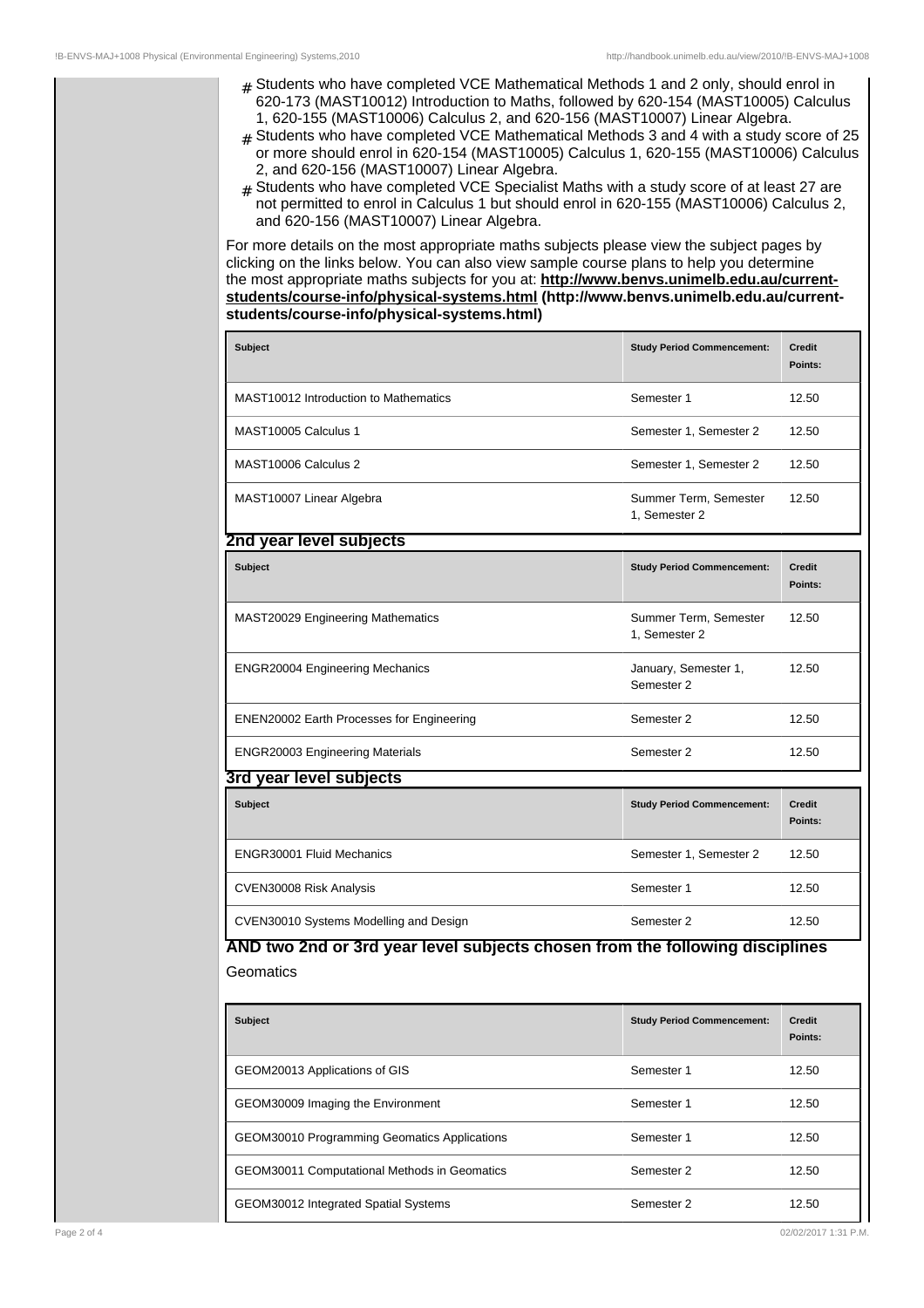| GEOM30008 Land, People and Sustainability | Semester 2 | 12.50 |
|-------------------------------------------|------------|-------|
| GEOM20014 Residential Field Course        | November   | 12.50 |
| GEOM20015 Surveying and Mapping           | Semester 2 | 12.50 |

Biology

| <b>Subject</b>                             | <b>Study Period Commencement:</b> | <b>Credit</b><br>Points: |
|--------------------------------------------|-----------------------------------|--------------------------|
| GEOG20002 Geomorphology                    | Semester 1                        | 12.50                    |
| ATOC30005 Global Climates of the Past      | March                             | 12.50                    |
| ECOL30006 Ecology in Changing Environments | Semester 1                        | 12.50                    |
| ECOL20003 Ecology                          | Semester 2                        | 12.50                    |
| HORT20027 Greening Landscapes              | Semester 2                        | 12.50                    |

#### Environmental Economics and Management

| <b>Subject</b>                                  | <b>Study Period Commencement:</b> | <b>Credit</b><br>Points: |
|-------------------------------------------------|-----------------------------------|--------------------------|
| <b>IBUS20002 Business in the Global Economy</b> | Semester 1                        | 12.50                    |
| MGMT20001 Organisational Behaviour              | Semester 1, Semester 2            | 12.50                    |
| <b>MGMT20007 Cross Cultural Management</b>      | Semester 2                        | 12.50                    |
| ABPL20035 Cities: From Local to Global          | Semester 1                        | 12.50                    |

#### **Chemistry**

Students interested in undertaking either of the following subjects must consult with a student advisor in the Student Centre.

| <b>Subject</b>                    | <b>Study Period Commencement:</b> | <b>Credit</b><br>Points: |
|-----------------------------------|-----------------------------------|--------------------------|
| CHEM10004 Chemistry 2             | January, Semester 2               | 12.50                    |
| CHEM20011 Environmental Chemistry | Semester 2                        | 12.50                    |

#### **Bachelor of Environments elective subjects**

All Bachelor of Environments students must complete **37.5 points** of Bachelor of Environments electives.

For a complete listing of available subjects please see:

**http://www.benvs.unimelb.edu.au/breadth/elective-subjects.html (http:// www.benvs.unimelb.edu.au/breadth/elective-subjects.html)**

### **Breadth subjects**

All Bachelor of Environments Students must complete **75 credit points** (which includes required maths breadth subjects) of subjects selected from those available as breadth for Bachelor of Environments students, including at least one subject at 300-level. For a complete listing of available subjects please see:

**http://handbook.unimelb.edu.au/breadth/info/index.html (http://handbook.unimelb.edu.au/ breadth/info/index.html)**

**For more information on this major and to view a sample course plan please visit:**